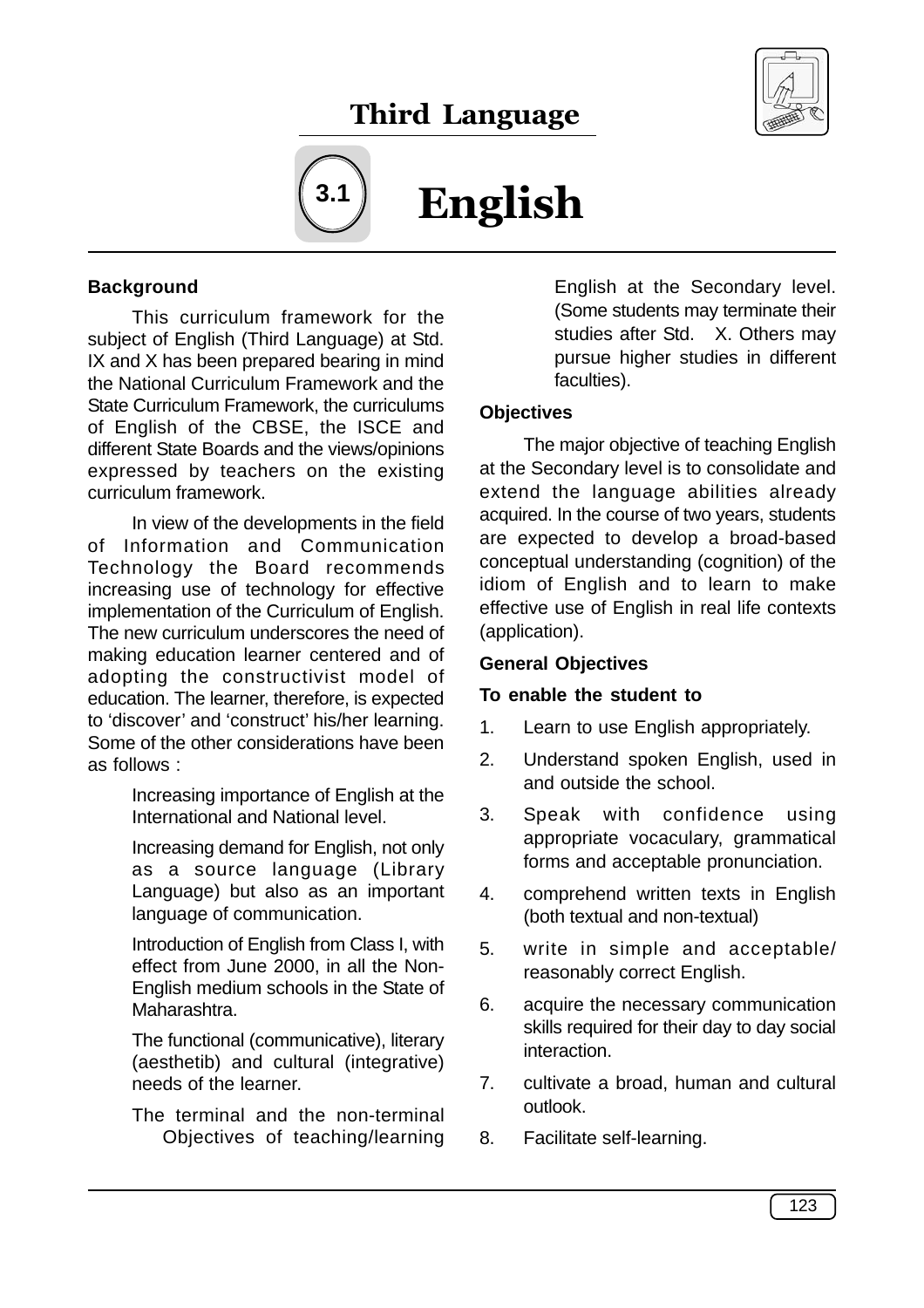

#### **Specific Objectives**

#### **Listening Skill**

#### **To enable the student to**

- 1. enjoy and appreciate various types of poems read aloud.
- 2. understand meanings of words, phrases and sentences in context.
- 3. guess meanings of new words and phrases.
- 4. understand statements, questions, commands, requests and such other sentences.
- 5. understand and respond appropriately to directive language, e.g. instrubtions, advice, requests and warning.
- 6. maintain his/her attention for a reasonable length of time.
- 7. listen for a global understanding so as to be able to give main points.
- 8. follow simple narrative, descriptive and such other prose texts read aloud, so as to answer questions set on them.
- 9. enjoy and appreciate stories, short plays and short narrations read out in the class.
- 10. take dictation keeping pace with the speed of the speaker.
- 11. understand and interpret spontaneous spoken discourse in familiar social situations.
- 12. listen with understanding news, commentaries, short speeches and such other programmes on Radio/T.V./ Tapes/CDs, etc.
- 13. listen with understanding to telephonic conversation.
- 14. understand nuances conveyed through stress and intonation.

15. infer a speaker's attitude/intention and the message given in his speech.

#### **Speaking Skill**

#### **To enable the student to**

- 1. enjoy reciting poems with appropriate rhythm.
- 2. make meaningful use of words, phrases and sentences in context.
- 3. use a variety of words and phrases in different contexts.
- 4. learn to speak fluently and intelligibly on a given topic for a reasonable period of time.
- 5. answer orally the questions set on narrative and descriptive passages.
- 6. produce simple statements, questions, commands and requests.
- 7. converse appropriately in formal and informal contexts.
- 8. express his/her ideas coherently and logically.
- 9. narrate events, stories and experienbes in brief.
- 10. describe states and processes that he/ she observes.
- 11. participate in discussions, decates and conversations.
- 12. use a variety of expressions for complimenting, requesting, apologizing, etc.

#### **Reading Skill**

#### **To enable the student to**

- 1. read aloud effectively with correct pronunciation, stress and intonation.
- 2. read aloud with appropriate pace and pauses showing awareness of punctuation.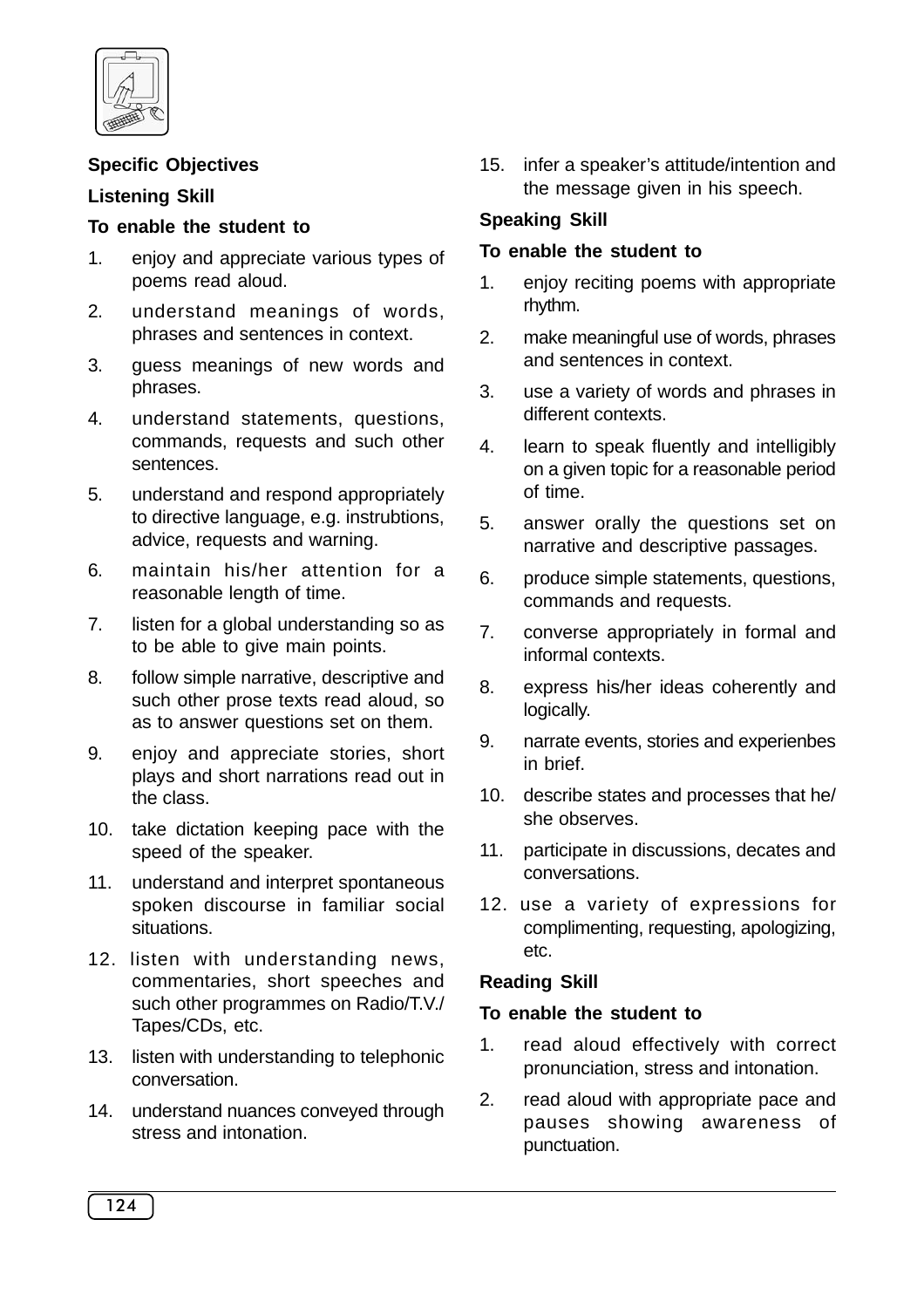

- 3. read aloud poems with appropriate rhythm.
- 4. read silently with reasonable speed, depending on the type of text.
- 5. read silently textual and non-textual material for overall/global understanding (skimming), for finding Specific information (scanning), for detailed understanding (intensive).
- 6. guess/predict appropriately while reading.
- 7. deduce the meaning of words, phrases with the help of context.
- 8. read informative material such as notices, advertisements, road signs and news headlines.
- 9. learn to chunk or group sentences into appropriate sense groups/grammatical groups.
- 10. learn to use a dictionary and such other reference material.
- 11. read to understand themes, ideas, emotions, expressed in the text and to respond appropriately.
- 12. understand logical sequence of sentences in the text.
- 13. read for pleasure extensively the texts within the range of his/her imagination.

#### **Writing Skill**

#### **To enable the student to**

- 1. master the mechanics of writing including the use of Punctuation marks, capital letters and spellings.
- 2. write correctly, neatly and legibly with a reasonable speed.
- 3. write grammatically acceptable and situationally appropriate forms of English.
- 4. write answers to questions on textual/ non-textual reading material
- 5. frame statements, questions, commands and requests for their appropriate use in different contexts.
- 6. develop a paragraph on a given theme considering coherence, logical sequence and connective devices.
- 7. write formal and informal letters with the help of given points.
- 8. develop a story with the help of given outline/points.
- 9. write short imaginary write ups e.g. personal essays, compositions with the help of guidelines.
- 10. write short reports based on interviews, events and talks.
- 11. describe states and processes with the help of given guidelines.
- 12. write a short conversation with the help of given guidelines.
- 13. transfer the information from nonverbal to verbal forms such as from tables, charts and maps to write-ups.
- 14. Fill in a variety of forms in given formats such as admission form and bio-data form.

#### **Vocabulary**

- 1. Consolidation and extension of vocabulary learnt in the previous classes (up to Std. VIII / IX).
- 2. Abquisition of vocabulary arising out of the prescribed texts.

Considering the importance of vocabulary in language learning, a systematic effort will be made to help students in the acquisition of vocabulary. The coursebooks and handbooks will offer the necessary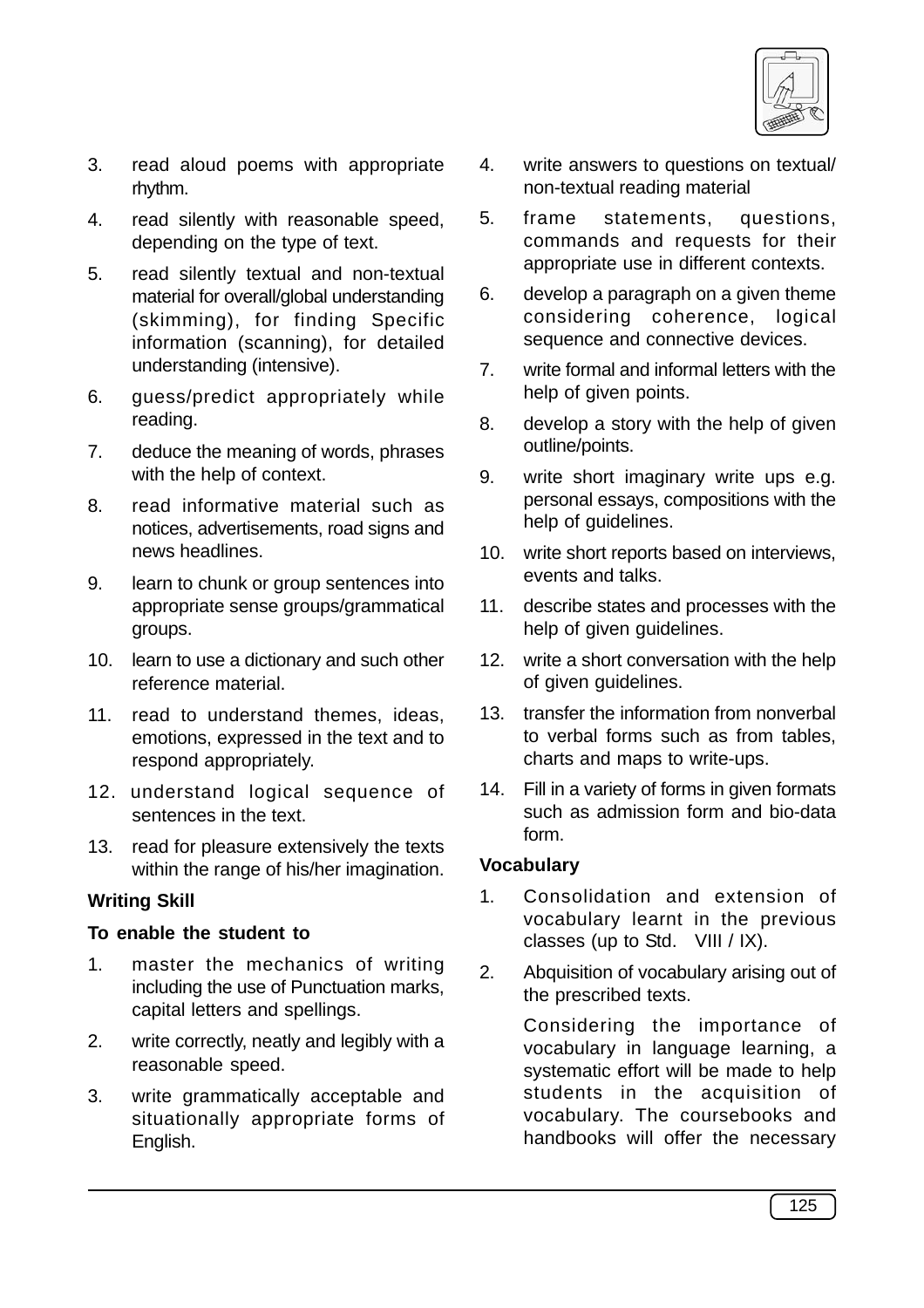

guidelines in this direction. A variety of tasks/activities will be included in the coursebooks (e.g. Dictionary entries, guessing meanings, finding appropriate words, matbhing exercises, synonyms and antonyms, word formation, etc.)

#### **Grammar**

Grammar has an important role to play in the teaching and learning of English. However, the question is how should we present grammar in a classroom situation to facilitate the learning of English i.e. how can we help our students to learn to use their knowledge of grammar to use English effectively in a variety of situations. In view of this, the Board makes the following recommendations.

- 1. Grammar should not be taught for its own sake. Grammar is not an end in itself, it is a means to the use of language.
- 2. Grammar should be taught with reference to a context. Language is not used in a vacuum, it is used in situations. Isolated sentences should be avoided.
- 3. The focus has to be on the functional aspects of grammar and not on the formal ones.
- 4. Grammar affects meaning. Therefore, the teaching of grammatical meaning should be emphasized.
- 5. The study of grammar should lead to a discovery of rules. We should draw students attention to a variety of examples from the given text and expect them to deduct or infer the rules.
- 6. Practice plays an important role in the study of language. But mechanical practice is of no use. Meaningful practice, that is, practice combined with understanding should be encouraged.
- 7. We have to move from fluency to accuracy.
- 8. Activities/tasks for vocabulary and grammar should help students in developing their language skills.
- 9. The grammar of the learner's first language may be used for showing the similarities and differences between the two languages.

#### **Std IX**

| a)  | A Coursebook in English (English Reader) |                                                                                                             |  |  |
|-----|------------------------------------------|-------------------------------------------------------------------------------------------------------------|--|--|
|     | <b>For Detailed Study</b>                |                                                                                                             |  |  |
| i)  | Prose:                                   | About 50 pages of literary and non-literary texts/passages<br>(excluding notes, illustrations, tasks, etc.) |  |  |
| ii) | <b>Poetry:</b>                           | About 100 lines.                                                                                            |  |  |
|     | <b>Non-detailed study</b>                |                                                                                                             |  |  |
|     |                                          | A selection of literary texts: About 20 pages.                                                              |  |  |
|     |                                          | (The coursebook will include reading texts for both: detailed study and                                     |  |  |
|     |                                          | non-detailed study.)                                                                                        |  |  |
| b)  | Grammar                                  |                                                                                                             |  |  |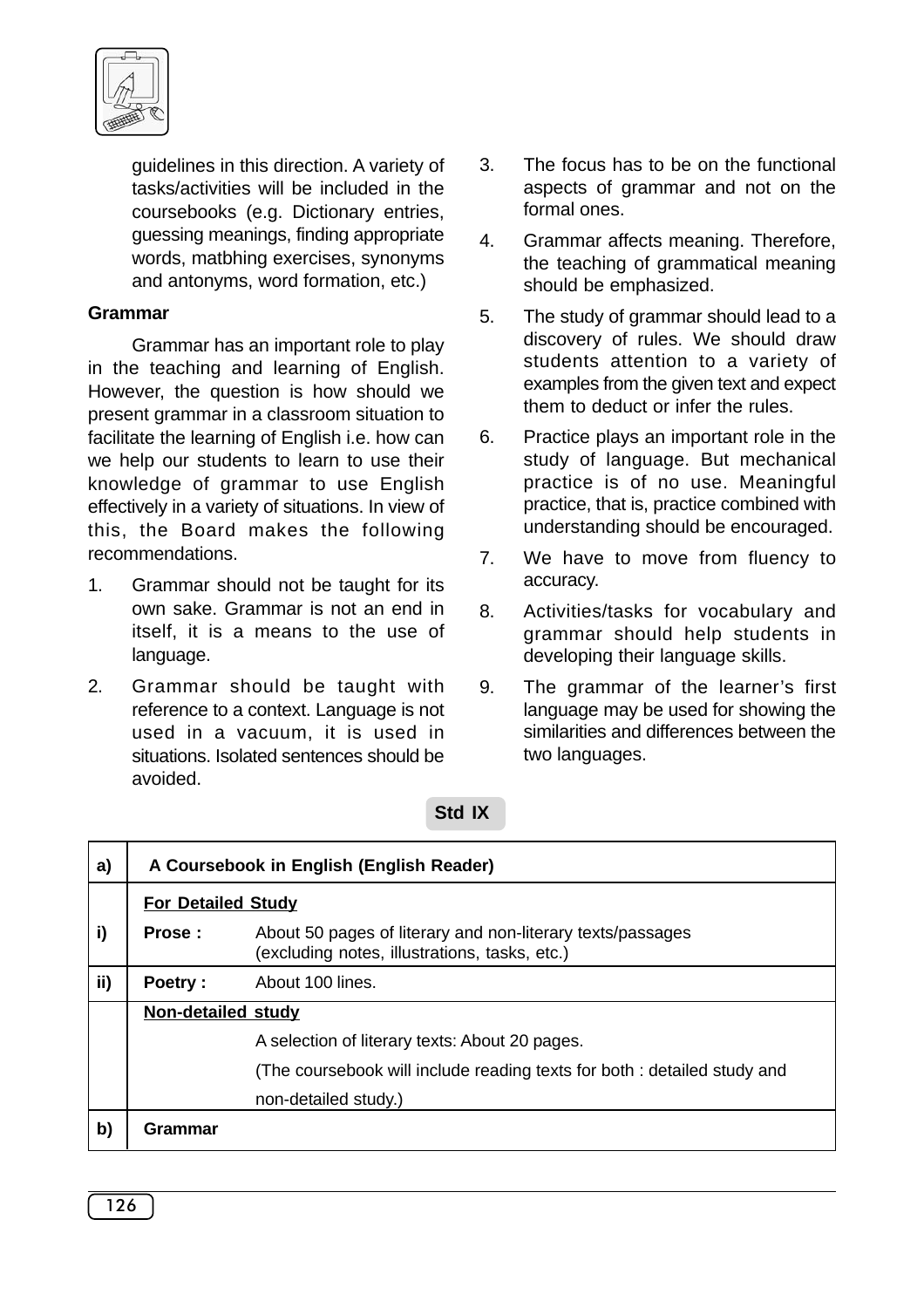

| Sr. No.        | <b>Items Specification</b> |                                                                   |  |  |  |  |
|----------------|----------------------------|-------------------------------------------------------------------|--|--|--|--|
| 1              | Revision of grammatical    |                                                                   |  |  |  |  |
|                | items studied up to        |                                                                   |  |  |  |  |
|                | Std VIII.                  |                                                                   |  |  |  |  |
| $\overline{2}$ | The Sentence               | <b>Types</b>                                                      |  |  |  |  |
|                |                            | i)<br>Statements- Affirmatives, Negatives                         |  |  |  |  |
|                |                            | Questions- 'Yes'/'No' questions<br>ii)                            |  |  |  |  |
| 3.             | The Tenses                 | i)<br>Simple Present-                                             |  |  |  |  |
|                |                            | Uses- universal truth, habitual activity,                         |  |  |  |  |
|                |                            | Permanent states, future reference.                               |  |  |  |  |
|                |                            | <b>Present Continuous-</b><br>ii)                                 |  |  |  |  |
|                |                            | Uses- action in progress, temporary states, future.               |  |  |  |  |
|                |                            | Simple Past-<br>iii)                                              |  |  |  |  |
|                |                            | Uses- habitual activity, single occurrence actions.               |  |  |  |  |
|                |                            | Past Continuous-<br>iv)                                           |  |  |  |  |
|                |                            | Uses- actions in progress at a point of time in past.             |  |  |  |  |
| 4.             | <b>Articles</b>            | Uses of 'a', 'an', 'the'                                          |  |  |  |  |
| 5.             | Prepositions               | Different uses                                                    |  |  |  |  |
| 6.             | Reported                   | Speech Statements, questions, commands, requests,<br>exclamations |  |  |  |  |
| $\overline{7}$ | Passive Voice              | Statements, Questions, and Indirect objects.                      |  |  |  |  |
| 8              | <b>Modal Auxiliaries</b>   | Can, may, might, etc.                                             |  |  |  |  |
| 9.             | Non-finites                | Infinitives and Participles                                       |  |  |  |  |
| 10             | Degrees of Comparison      | Identification and conversion                                     |  |  |  |  |
| 11.            | Word formation             | Interchange of word-forms                                         |  |  |  |  |
|                |                            | (Nouns/Adjectives/Verbs/Adverbs)                                  |  |  |  |  |
| 12.            | Punctuation                | Different uses                                                    |  |  |  |  |